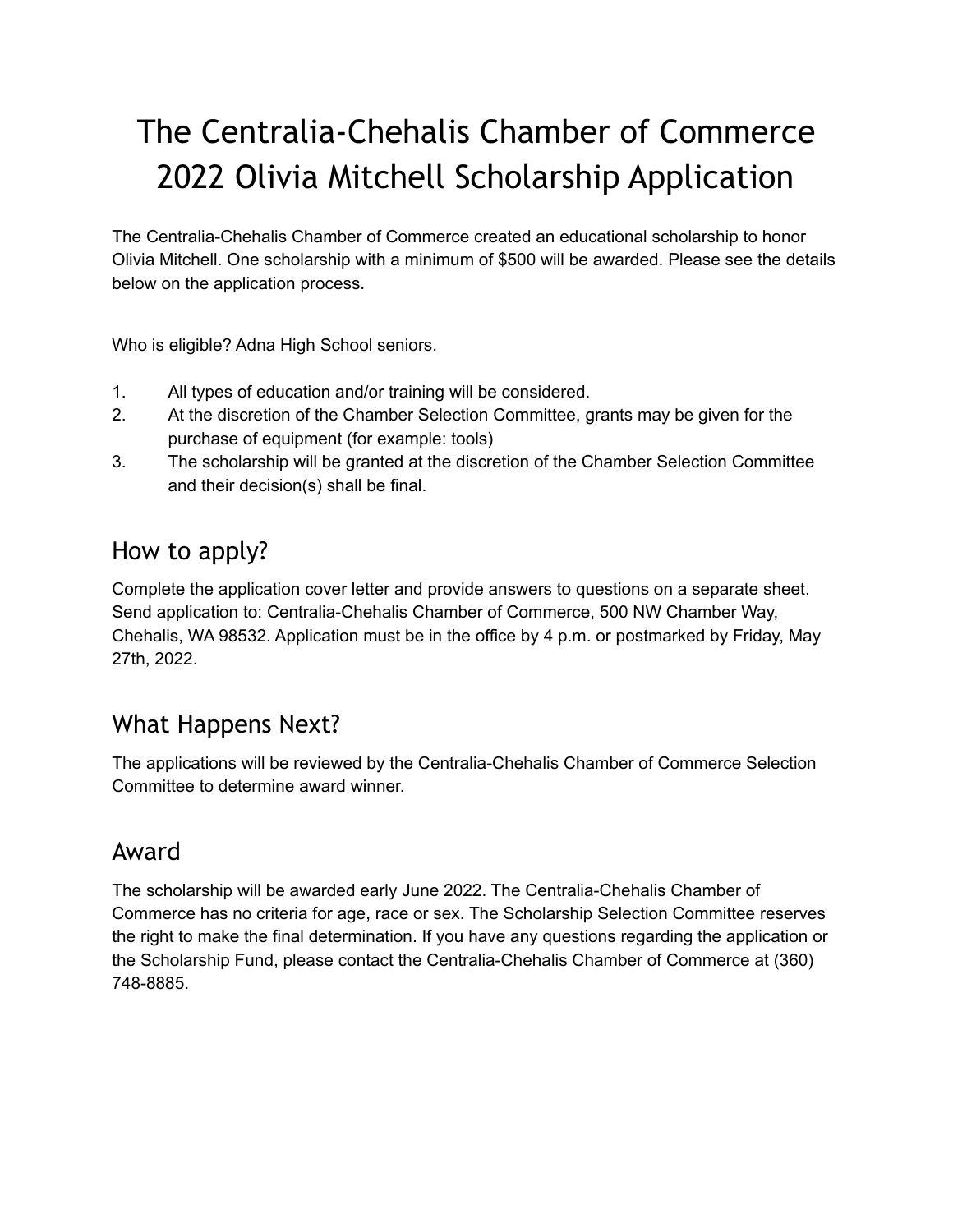# The Centralia-Chehalis Chamber of Commerce 2022 Olivia Mitchell Scholarship Application Cover Letter

| DEADLINE: May 27th, 2022                                                               |  |                                                                                                |
|----------------------------------------------------------------------------------------|--|------------------------------------------------------------------------------------------------|
| Type or print in ink:                                                                  |  |                                                                                                |
|                                                                                        |  | Last Name: ______________________ Middle Initial: _____ First Name: _____________              |
|                                                                                        |  |                                                                                                |
|                                                                                        |  |                                                                                                |
|                                                                                        |  |                                                                                                |
| What is your current educational status?                                               |  |                                                                                                |
|                                                                                        |  |                                                                                                |
| Please indicate the last grade level of completion.                                    |  |                                                                                                |
|                                                                                        |  |                                                                                                |
|                                                                                        |  |                                                                                                |
| Please enclose a transcript if high school student or recent graduate (within 2 years) |  |                                                                                                |
|                                                                                        |  |                                                                                                |
| Check if school is mailing transcripts directly to Chamber                             |  |                                                                                                |
|                                                                                        |  |                                                                                                |
|                                                                                        |  | We hereby confirm all statements made within this application are true, accurate and complete. |
|                                                                                        |  | Date                                                                                           |
|                                                                                        |  |                                                                                                |
| Parent or Legal Guardian (if under                                                     |  |                                                                                                |
| 18)_                                                                                   |  |                                                                                                |